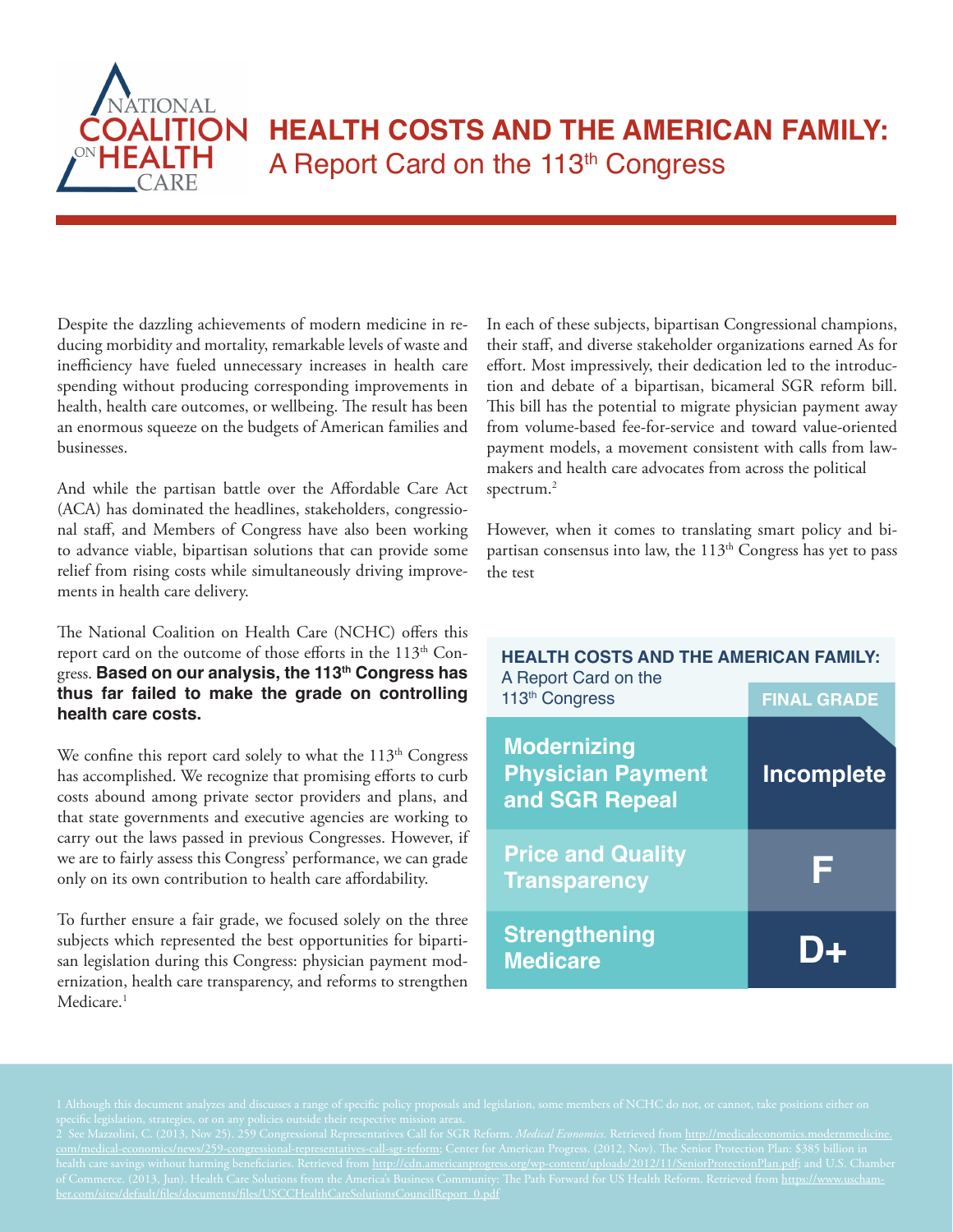# **Why Care About Health Care Costs: The Impact on American Families and Businesses**

Recent journal articles and news reports have focused on signs of progress in curbing health costs. Individual health care providers, employers,<sup>3</sup> communities,<sup>4</sup> and even government programs5 have demonstrated that it is possible to deliver better care at a lower cost. The American health system has even experienced an overall slowdown in the *rate of growth* of overall health care spending.<sup>6</sup>

Unfortunately, this progress has not been enough: the slowdown is not expected to persist and the level of health spending in the United States remains higher than any other country in the world.

Moreover, the squeeze on the American family is only getting tighter; families face rising monthly premiums, higher out-ofpocket costs, and a tax burden driven by the increasing cost of public programs as well as the tax exclusions and deductions related to health care. The total impact of these costs has wiped out most or all of the gains in real family income between 1999 and 2009.7 And since 2009, health care costs have continued to climb, albeit at a slower rate. Amidst an otherwise slow economic recovery, persistent increases are eroding families' earnings. The impact on business is hardly encouraging either. Over the last decade, employers have seen their contribution to family coverage climb from \$7,289 to \$12,011.

For a family trying to make ends meet or a business trying to make payroll, the recent signs of progress have brought little comfort. Nor should they.

While this kind of cost growth might be understandable if Americans were getting their money's worth, that does not appear to be the case. Experts have estimated that waste, inefficiency and outright fraud consume 1/3 of the nation's health care spending.8 When applied to the CMS Actuary's projected total health spending in the United States in 2014, that estimate amounts to slightly more than a trillion dollars or \$3,211.12 for every man, woman and child in the United States. For a four-person household, the impact is \$12,844.50.

That's a per-household expense equal to a year's worth of mortgage payments on a modest home, cost of a new car, or a year and a half of in-state tuition at the average public college.

### **Political Context: Hope for Progress?**

As this Congress convened in January 2013, the prospects for constructive health care policy-making appeared bleak. Since at least the 1990s, conservatives and progressives had been locked in an extended battle over their firmly-held visions for health care's future. Since the initial debate over the ACA in 2009-2010, little bipartisan progress had been made on health care.

However, signs soon appeared of a thawing in the cold war between the political parties in Congress. Though still locked in a struggle over the ACA, members of both parties began devoting time and energy to the hard work of legislating in the areas where they could find agreement. In the months that followed, those efforts bore fruit, producing detailed, sometimes ambitious, legislative proposals that garnered support across party lines. We examine Congress' progress in these policy areas below.

## **Modernizing Physician Payment and Repealing the Sustainable Growth Rate:**

#### **The Issue:**

Health care experts have long noted that Medicare's provider payment policies, particularly the fee-for-service (FFS) approaches used in reimbursing physicians and other providers, promote volume of services over the value or outcomes of those services.

In an effort to curb these trends in spending, particularly in physician services, Congress enacted the Medicare Sustainable Growth Rate (SGR) in 1997. Through a complicated formula, the SGR established a maximum rate of growth in physician fees and required cuts to those fees should Medicare spending

*Health Affairs*. 32(8): 1392-1397. Retrieved from http://content.healthaffairs.org/content/32/8/1392.abstract

Demonstration. Center for Medicare and Medicaid Services. Retrieved from <u>http://downloads.cms.gov/files/cmmi/ACE-EvaluationReport-Final-5-2-14.pdf</u>

*fairs*. 30(9): 1630-1636. Retrieved from http://content.healthaffairs.org/content/30/9/1630.abstract.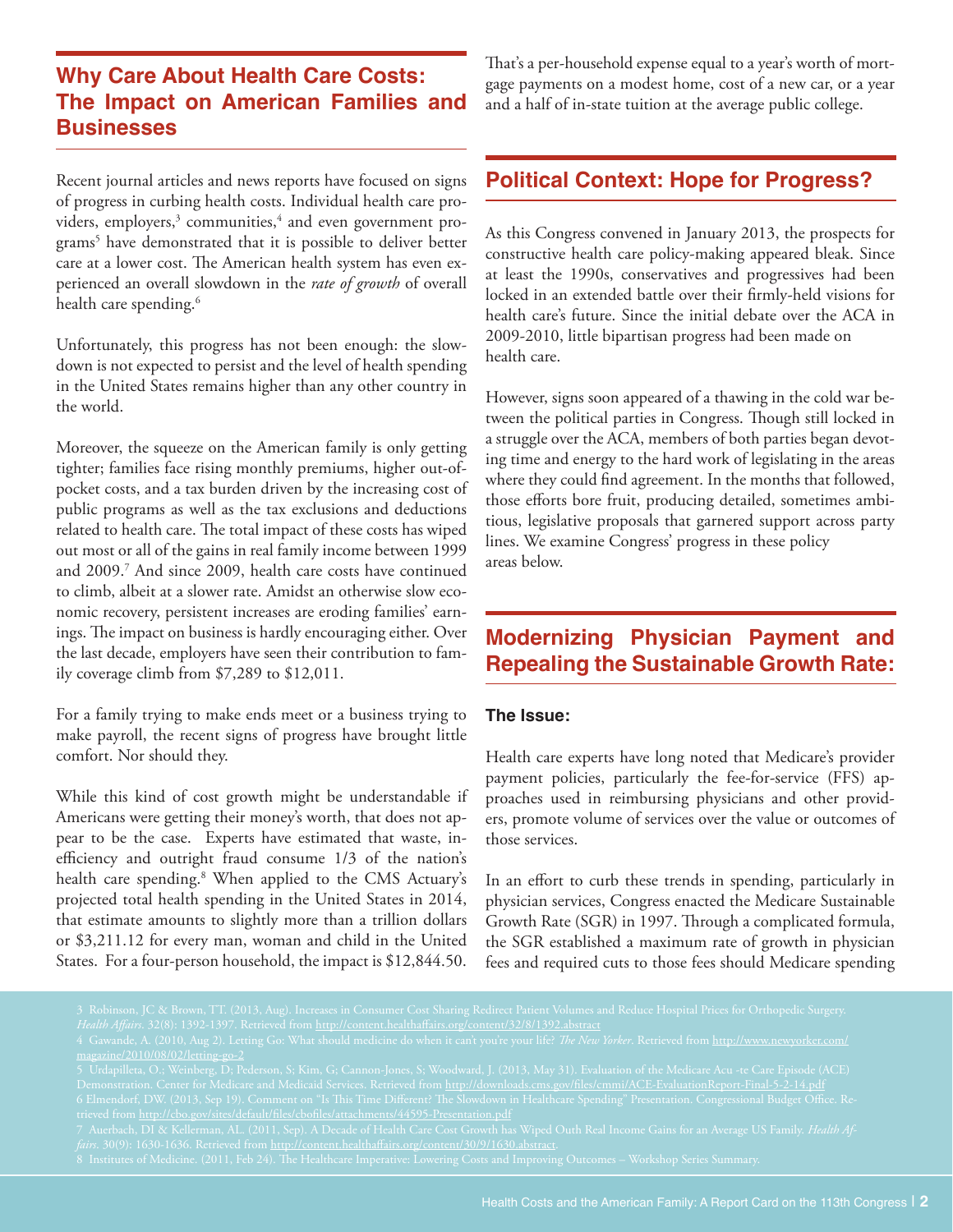exceed that rate.

However, these fee cuts were bluntly and poorly designed, applying across the board to all participating health professionals. As a result, Congress has temporarily delayed the implementation of these cuts through a series of "doc fixes" every year with only one exception. Yet because the underlying law establishing the SGR remains on the books, Congress must act whenever each fix expires to avoid massive, SGR-mandated cuts to physician payment and the disruption of care that these cuts would precipitate. This repeated scramble to patch the SGR has distracted policymakers, physician organizations, and other stakeholders from the need for a broader overhaul of today's fee-for-service system and its incentives for volume over value.

#### **What Stakeholders Did:**

- A repeal of the SGR has long been at the top of the agenda for physician organizations. But recently, the leading voices of physicians, including the American Medical Association (AMA), specialist societies, and primary care groups, have acknowledged the need to also change the underlying incentives of Medicare's FFS system. The time was ripe for a deal that advanced new payment models emphasizing value while permanently repealing the SGR. On October 15, 2012, the AMA, 48 state medical societies, and 61 specialty, medical education and other groups showed extraordinary leadership by embracing such an approach in a letter submitted to the relevant committees in Congress.<sup>9</sup>
- Traditionally, fights over health care provider reimbursement raise little concern among those not directly involved. But by spring 2013, a broad range of stakeholders had recognized SGR repeal could be a vehicle for advancing other much-needed reforms to the health system. On April 26, NCHC sent a letter to the key congressional committees urging them to couple a permanent SGR repeal with broader payment overhaul. Signatories included not only physician groups, but also leading consumer, disease advocacy, pension fund, health plan, quality measurement, hospital, and post-acute provider organizations.

#### **What Congressional Champions Did:**

After lengthy consultations with other policymakers and stakeholders, the Chairmen and Ranking Members of the House Energy and Commerce Committee and its Subcommittee on Health jointly introduced legislation to repeal the SGR permanently and put in place a new value-based physician payment system. Building on this show of bipartisan cooperation, the bill was unanimously approved by the full committee in early August.

- In December, the Senate Finance Committee and the House Ways and Means Committee marked up and passed similar versions of SGR repeal legislation. Their respective bills had been developed in close coordination and each passed committee with overwhelming bipartisan support.
- In early 2014, the three committees launched a remarkable, bipartisan process that concluded with agreement on consensus bill. On February 11, 2014, the bipartisan leadership of the committees introduced the *SGR Repeal and Medicare Physician Payment Modernization Act* (H.R. 4015/S. 2000) in the House and Senate. This remarkable bipartisan, bicameral consensus signified the furthest that Congress has come toward physician payment reform since the establishment of the SGR in 1997.

#### **The Results:**

- Following introduction of this consensus bill, the leadership and members of the full House and Senate had fiftythree calendar days between February 6 and March 31 to address the biggest outstanding issue: whether to offset the budgetary cost of SGR repeal and how to do so.
- The bipartisan, bicameral cooperation displayed by the committees unfortunately did not extend to the rest of Congress or its leadership. The House approved the legislation only after combining it with a delay of the ACA's individual mandate, ensuring its defeat in the Senate. And for the Senate's part, neither the House bill nor a Democratic alternative—which offset SGR repeal with unspent war funds—received floor consideration.
- Ultimately, rather than pursue permanent repeal, House and Senate leadership negotiated and pushed through a temporary fix, H.R. 4302, over the vehement objections of the medical community. This bill temporarily delayed SGR cuts for yet another year, funded by a few small-scale but important payment reforms. Committee leaders from both sides of the aisle have subsequently called for further consideration of permanent reform legislation during the upcoming "lame duck" session.

**Final Grade for Modernizing Physician Payment and SGR Repeal: INCOMPLETE\***

*\*As with any academic subject, this grade of incomplete will become an F unless action is taken by end of this term.*

9 Letter from Medical Societies to Chairman Max Baucus and Senator Orrin Hatch. (2012, Oct 15). Retrieved from http://www.amda.com/publications/sgr-transitionprinciples-sign-on-letter.pdf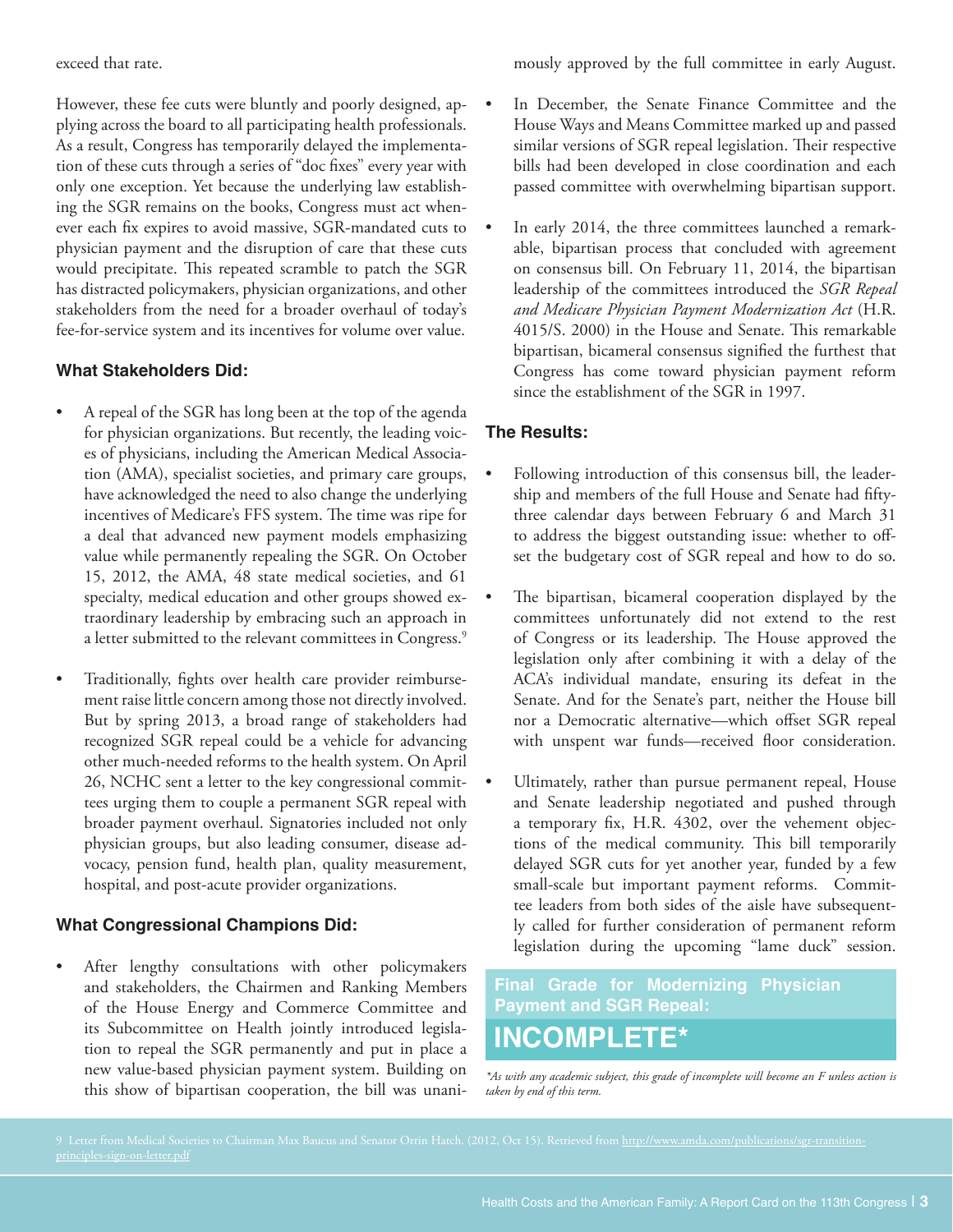### **Price and Quality Transparency:**

#### **The Issue:**

America's health system relies heavily on markets to deliver health care goods and services, yet those markets too often lack the basic information and transparency needed for effective competition.

Individual consumers are too often uninformed of either the price or quality of the services they might receive, with a higher percentage of consumers comparison-shopping for their auto mechanic than their doctor.<sup>10</sup> And consumers are not the only ones suffering from the absence of accessible, transparent information in health care. With incomplete or inadequate information on providers' performance, health plans and employers face challenges forming networks or rewarding performance. At the same time, providers lack sufficient information on their performance relative to peers, which is critical to quality improvement.

As the  $113<sup>th</sup>$  Congress began in January 2013, there were encouraging signs for advancing legislation is this space. The private sector was beginning to recognize that transparency could be meaningful to individual health care consumers, provided that price was paired with quality information. And throughout the duration of this Congress, federal regulators took steps toward increased transparency, with public disclosure of providers' quality performance and Medicare payments to providers.

#### **What Stakeholders Did:**

- Health plans, rather than waiting on policy change, were investing in comparison shopping tools and providing them to their customers. Separate vendors were helping self-insured employer plans furnish similar tools to their employees. Together, these market dynamics meant that personalized estimates of an individual's out-of-pocket costs and provider-specific quality information were increasingly available to consumers.
- NCHC partnered with the center-right Council for Affordable Health Coverage (CAHC) and formed a new working group. The purpose of the group was to assemble stakeholders behind policies that would support plans' and employers' efforts to promote consumer comparison shopping providers' efforts at quality improvement. Health plans like Aetna, business representatives like the Pacific Business Group

on Health, major employers like Boeing, and consumer groups like AARP and U.S. PIRG all joined this new group

After *Time* magazine published Steven Brill's March 2013 expose, "Bitter Pill: Why Medical Bills Are Killing Us," a national spotlight came to rest on the enormous variation in hospital charges and the frequent irrelevance of those charges to the actual price of services. Suddenly, health care's lack of cost and quality transparency was at the center of a national debate.

#### **What Congressional Champions Did:**

- Within a few days of Steven Brill's article, the bipartisan trio of Representative Mike Burgess(R-TX), Representative Gene Green (D-TX), and Representative John Carter (R-TX) re-introduced a transparency bill from 2009. The latest version of their bill, the *Health Care Price Transparency Promotion Act* (H.R. 1326), calls for public posting of charges for hospital care in every state participating in Medicaid, and for grant consumers the right to know their expected out-of-pocket costs prior to treatment.
- In the months that followed, Republicans and Democrats from both chambers of Congress pushed for greater value through data transparency by expanding and reforming Medicare's Qualified Entity program. Under current law, the program provides certain non-profit groups (Qualified Entities or QEs) with access to Medicare claims data—a treasure trove of information on treatment patterns and provider performance. Unfortunately, current program regulations severely restrict that data's usefulness in care improvement and consumer transparency efforts. To allow for more effective use of the data, would-be reformers of the program argued that QEs should be allowed to sell in-depth analyses of claims data to providers, plans, and employers, with proper protections to prevent misuse of personal health information. Providers could then use that information to drive clinical performance and value, and plans and employers could better provide the information consumers need to choose the best providers or care.
- With support from the transparency working group assembled by NCHC and CAHC, QE reform was included in both the House and Senate SGR reform bills. Additionally, Representatives Paul Ryan (R-WI) and Ron Kind (D-WI) as well as Senators John Thune (R-SD) and Tammy Baldwin (D-WI) introduced stand-alone legislation in their respective chambers.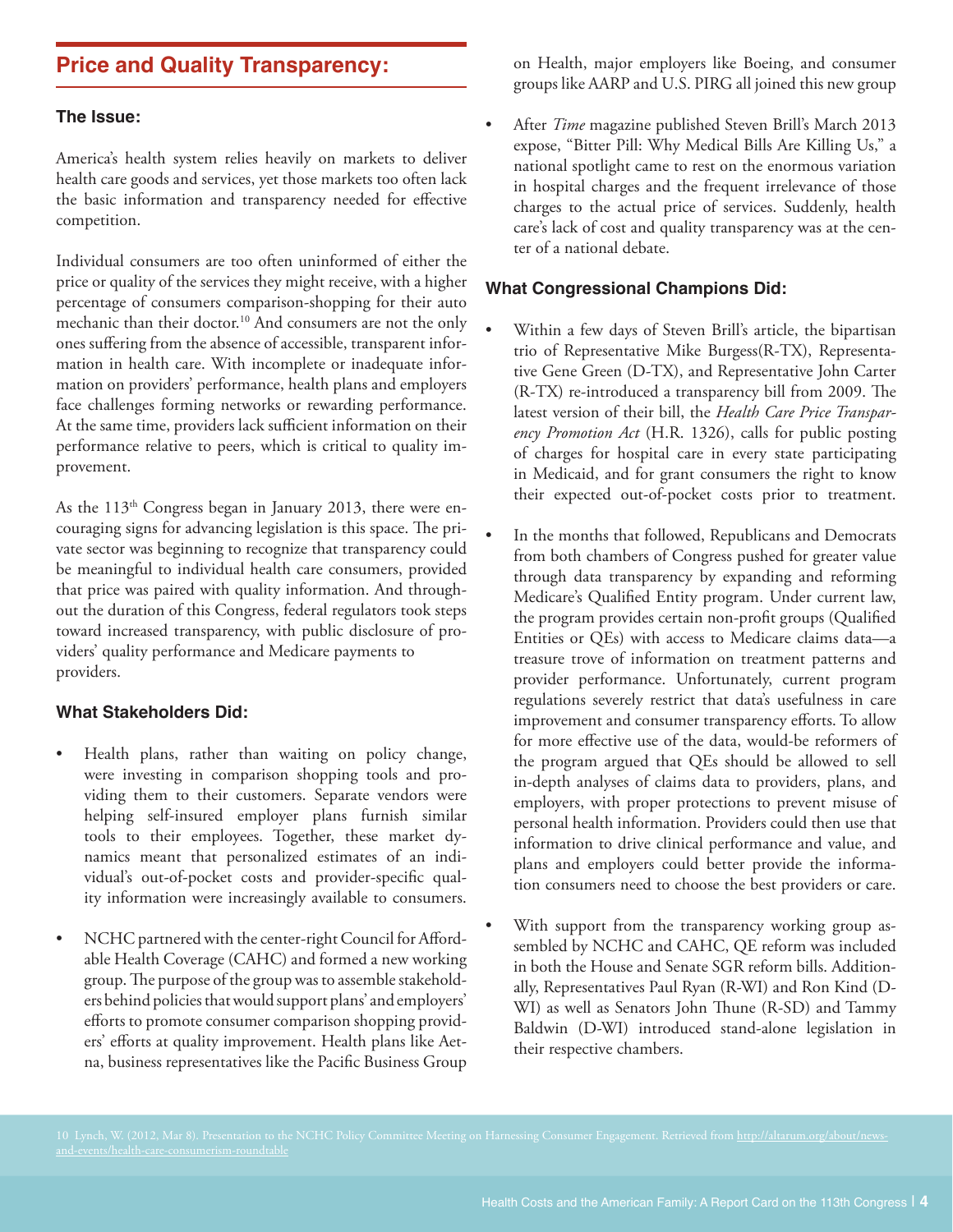#### **The Results:**

- Despite repeated congressional hearings, Congress has enacted no legislation related to provider price transparency. Neither the *Health Care Price Transparency Promotion Act* nor the several other provider transparency bills have been enacted.
- As noted above, the originally bipartisan push for SGR reform legislation collapsed. This made the enactment of QE reform unlikely before the 2014 elections. Despite bipartisan support and backing from industry and consumer groups, the stand-alone versions of the QE legislation have yet to pass either Congressional chamber.

#### **Final Grade for Price and Quality Transparency:**

**F**

# **Strengthening Medicare**

#### **The Issue:**

Medicare is the largest payer in the United States, accounting for approximately ¼ of United States health spending. Additionally, private payers base their payment policies on those of Medicare. If health care is to become more affordable for all American families and businesses, change must start with Medicare.

Fortunately, experts have put their finger on a huge opportunity to strengthen Medicare and the rest of the health system. From region to region and provider to provider, data shows a substantial amount of variation in the number of services provided, without a clear relationship to care quality or outcomes.11 Though fraud and abuse certainly help drive this variation, most analysts point to payment rules which allow providers to reap financial windfalls from delivering more care, without necessarily delivering better care, as the source of the problem. In traditional FFS Medicare, variation is highest in post-acute care but observed throughout the range of the program's providers.<sup>12</sup>

addressed, changing Medicare's provider payment policies is crucial. Efforts are already underway to implement value-based and alternative payment models. In Medicare FFS, the first results from the Medicare Shared Savings Program's Accountable Care Organizations (ACOs) indicate modest savings.<sup>13</sup> The Acute Care Episode Demonstration produced real savings and quality improvements.<sup>14</sup> In the Medicare Advantage program, where many of the most promising innovations were pioneered, plans are making gains in quality and are increasingly partnering with ACOs as well.

Yet most analysts agree that further reform is needed, even though polarized debate over the ACA and recent Medicare premium support proposals have led many to doubt the prospects for progress.

#### **What Stakeholders Did:**

- By mid-2013, those larger debates remained far from resolved but experts from right, left, and center had begun to agree on some of the incremental steps needed to curb unnecessary costs in Medicare. This new consensus embraced the notion that coordinated, effective anti-fraud efforts and more widespread use of episodic bundling and other payment reforms could help drive down the wide variation in the cost of post-acute care.
- Another key point of agreement was the need for stronger action to coordinate care for beneficiaries enrolled in Medicare FFS. A bipartisan panel of experts at the Brookings Institution and a team of former congressional leaders under the auspices of the Bipartisan Policy Center each made a new, improved form of ACO the centerpiece of their respective proposals. Beneficiaries would be able to actively enroll in these 2nd generation ACOs, and the ACOs would have the flexibility to adjust cost-sharing to guide beneficiaries toward utilizing higher-value care and higher-quality providers. Around the same time these plans were being developed, Emory University Professor Ken Thorpe, a former Clinton Administration official, and Avik Roy, a former spokesman for the Romney campaign, were advancing their own separate proposals to improve value in Medicare FFS. Though independently developed, the strikingly similar plans from Thorpe and Roy both called for groups of providers or plans to coordinate and bolster care for Medicare FFS enrollees. Though the details

If this unwarranted variation and the resulting waste are to be

Jan11\_RegionalVariation\_report.pdf

http://www.cms.gov/Newsroom/MediaReleaseDatabase/Fact-sheets/2014-Fact-sheets-items/2014-09-16.html

stration. Center for Medicare and Medicaid Services. Retrieved from <u>http://downloads.cms.gov/files/cmmi/ACE-EvaluationReport-Final-5-2-14.pdf</u>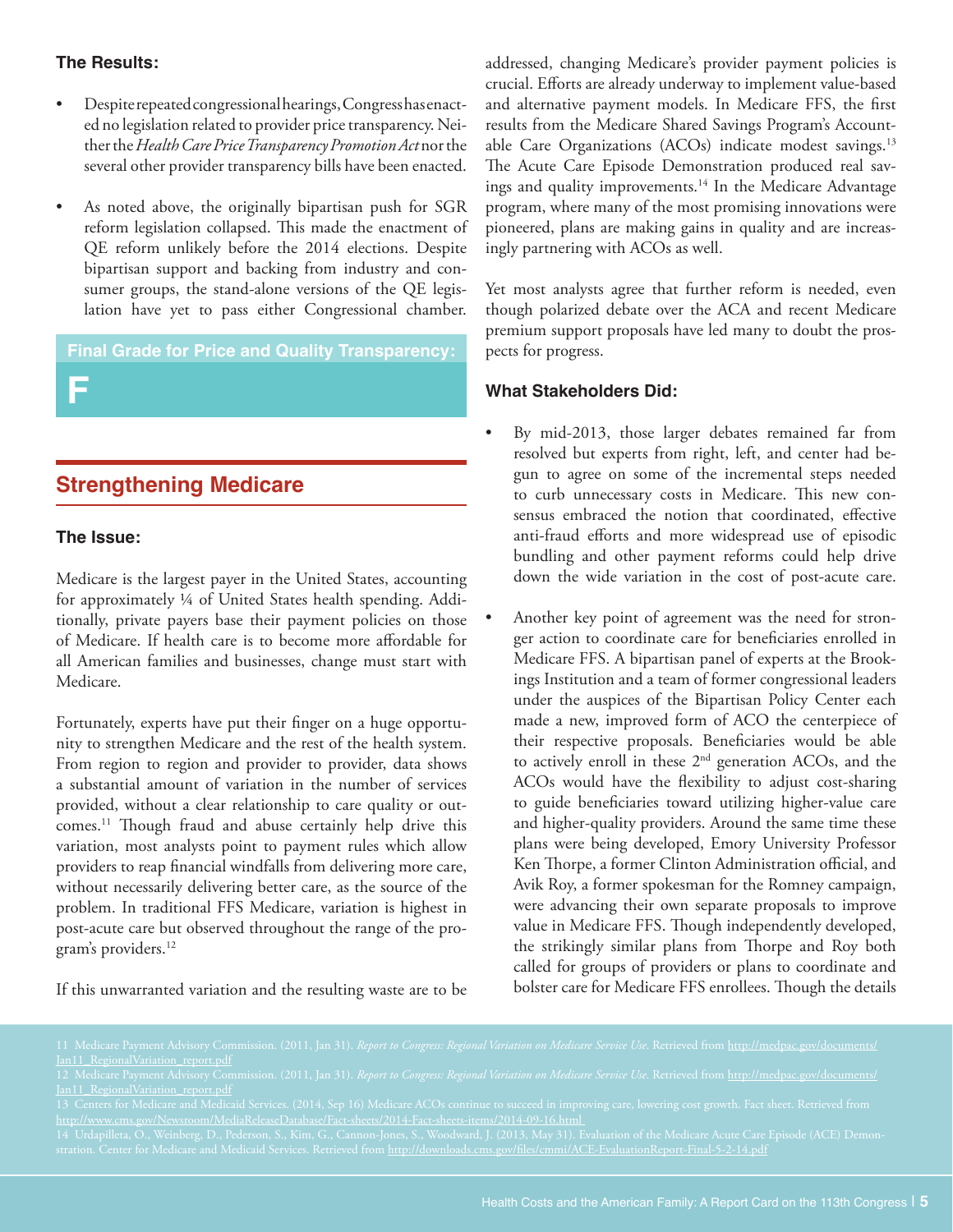of these proposals remained a matter of significant debate among thought leaders and stakeholders, the direction was clear: policymakers needed to act boldly to improve integration and accountability for beneficiaries enrolled in traditional Medicare FFS.

#### **What Congressional Champions Did:**

- With Medicare facing improper payment rates of 10.1% in FFS and 9.5% in Medicare Advantage, the *Preventing and Reducing Improper Medicare and Medicaid Expenditures (PRIME) Act* (S. 1123/H.R. 2305) was introduced in Congress by Senator Tom Carper (D-DE) and Senator Tom Coburn (R-OK), and by Representative Peter Roskam (R-IL) and Representative John Carney (D-DE). This bill aimed to protect beneficiaries and the program's finances by combating identity theft and cracking down on improper billing.
- The leadership of the House Ways and Means and Senate Finance Committees jointly introduced the *Improving Medicare Post-Acute Care Transformation (IMPACT) Act* (S. 2553/H.R. 4994). As a first step toward broader payment reform, this legislation called for the alignment of patient assessment and quality measures across the various types of Medicare providers offering post-acute services. Another bipartisan initiative, the *Comprehensive Care Payment Innovation Act* (H.R. 3796), introduced by Representative Diane Black (R-TN) and Representative Richard Neal (D-MA), would open up cost-saving bundled payment programs to post-acute and hospital providers across the country.
- In January 2014, another bipartisan, bicameral foursome of lawmakers, Senator Ron Wyden (D-OR), Senator Johnny Isakson (R-GA), Representative Erik Paulsen (R-MN), and Representative Peter Welch (D-VT), introduced an ambitious new bill, the *Better Care, Lower Cost Act* (S. 1932/H.R. 3890). The bill would allow FFS beneficiaries facing two or more chronic diseases to sign up for new Medicare Better Care programs, offered by groups of providers or plans. Additionally, in another example of bipartisan leadership, Representative Diane Black (R-TN) and Representative Peter Welch (D-VT) introduced a package of reforms, *The ACO Improvement Act* (H.R. 5558), designed to expand the impact of the existing ACO programs.

#### **The Results:**

Significant portions of the *PRIME Act* were added to the Senate Finance Committee's bill to repeal the SGR and overhaul physician payment, and to a discussion draft of anti-fraud legislation released in August 2014 by the House Ways and Means Committee. However, these provisions were absent from the SGR

repeal legislation passed by the House, H.R. 4015, and the Ways and Means Committee's work on a broader anti-fraud bill, which includes provisions of the *PRIME Act*, has yet to lead to the introduction of legislation.

- In a rare instance of bipartisan legislative achievement, the *IMPACT Act* passed both the House and Senate by voice votes in September 2014. Yet despite this small success, there is little hope for broader post-acute reform legislation this Congress. The *Comprehensive Care Innovation Act* has not yet received a hearing in Committee, let alone made it to the floor of the House.
- Congressional committees passed up the opportunity to further improve care coordination in FFS Medicare by not holding a markup on either 2nd generation ACO proposal or the approach embodied in the *Better Care, Lower Cost Act*. The *ACO Improvement Act*, although substantively promising, was introduced in the last week of Congressional session prior to the 2014 elections, making enactment during this Congress unlikely.
- The otherwise disappointing SGR patch bill, H.R. 4302, did represent progress in one respect: the cost of the patch was offset, in part, by cost-saving reforms to Medicare payment policies. The specific reforms included a new valuebased purchasing program for Skilled Nursing Facilities, reevaluation of physician fee schedule payment codes, and new appropriate use criteria discouraging the overuse of certain diagnostic tests. While the overall budgetary impact of these incremental reforms may be limited, Congress' decision to embrace bipartisan payment reforms rather than blunt cuts to providers or beneficiaries sets an important precedent for future offset conversations.

#### **Final Grade for Strengthening Medicare:**

**D+**

### **The Term Ahead:**

Rising health care costs have clearly tested this Congress's ability to put aside differences and govern. Thus far, the  $113<sup>th</sup>Con$ gress has yet to pass the test.

But in the coming lame duck session, the  $113<sup>th</sup>$  Congress has one last chance to go back and change those disappointing grades for the better. They should not squander it.